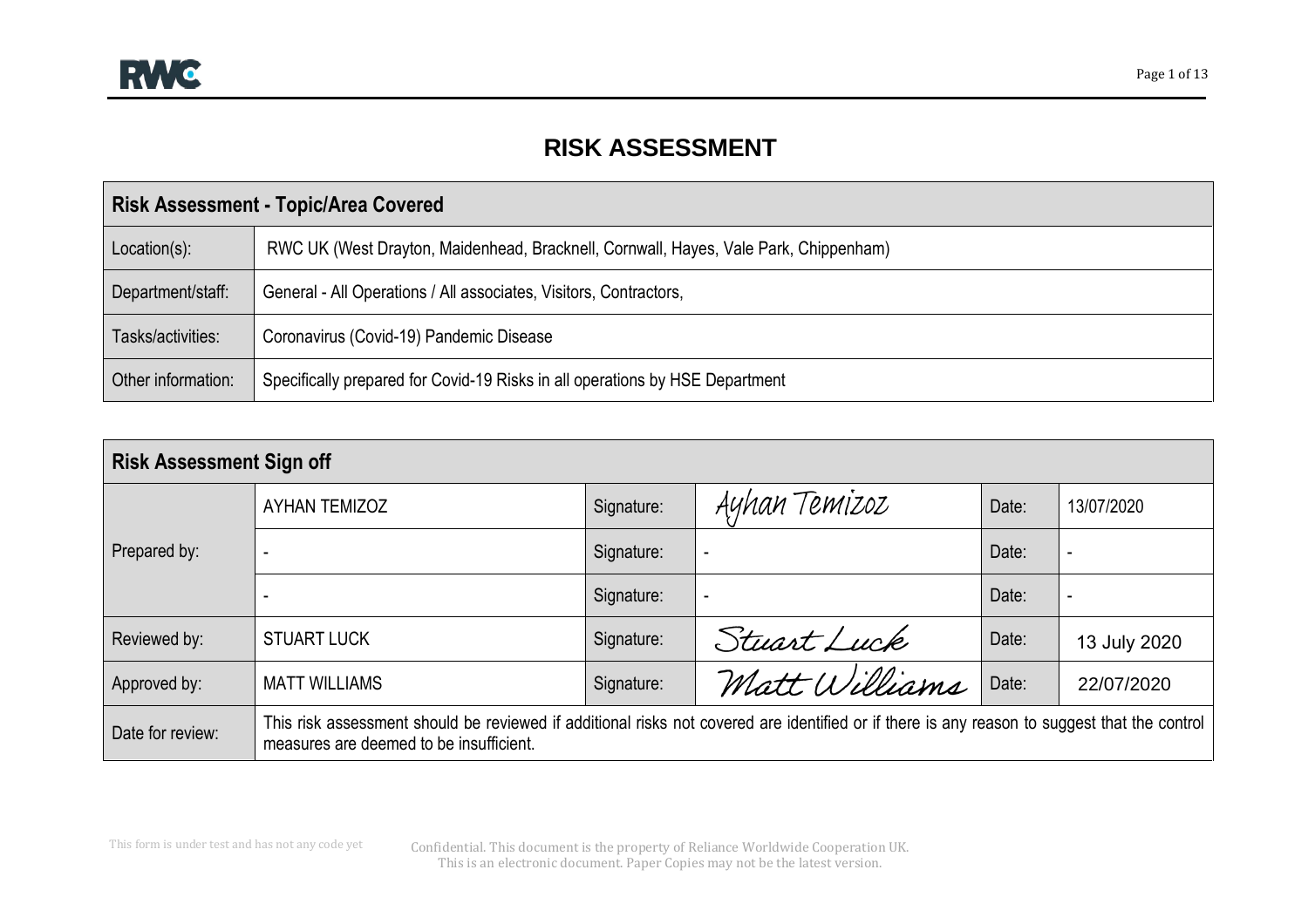| <b>Document Issue Record</b> |            |              |                 |                             |
|------------------------------|------------|--------------|-----------------|-----------------------------|
| Amendment number             | Issue date | Date amended | Person amending | <b>Remarks</b>              |
| 01                           |            | 13/07/2020   | AYHAN TEMIZOZ   | Updated with the new format |

| <b>Risk Matrix</b>                                                                                   |                                                                                                                                                                                                                                                                                            |                               |                                                |                                                                              |                                                                          |                                                         |                                 |                                                                                                                              |
|------------------------------------------------------------------------------------------------------|--------------------------------------------------------------------------------------------------------------------------------------------------------------------------------------------------------------------------------------------------------------------------------------------|-------------------------------|------------------------------------------------|------------------------------------------------------------------------------|--------------------------------------------------------------------------|---------------------------------------------------------|---------------------------------|------------------------------------------------------------------------------------------------------------------------------|
| Risk rating guidance                                                                                 | Likelihood (L)                                                                                                                                                                                                                                                                             | 5<br>4<br>3<br>$\overline{2}$ | b<br>4<br>3<br>$\overline{2}$                  | 10<br>$\overline{8}$<br>6<br>$\mathcal{D}$<br>$\mathfrak{p}$<br>Severity (S) | 15<br>12<br>9<br>$6\phantom{1}$<br> 3 <br>3                              | 20<br>16<br>12 <sup>2</sup><br>8<br>4<br>$\overline{4}$ | 25<br>20<br>15<br>10<br>5.<br>5 | Likelihood (L) x Severity $(S)$ =<br>Risk rating (RR).                                                                       |
|                                                                                                      | <b>High risk: 15-25</b>                                                                                                                                                                                                                                                                    |                               | High-risk activities should cease immediately. |                                                                              | Further effective control measures to mitigate risks must be introduced. |                                                         |                                 |                                                                                                                              |
| Acceptability of risk<br>guidance                                                                    | <b>Medium risk: 8-</b><br>$12 \,$                                                                                                                                                                                                                                                          |                               | risks are being planned and introduced.        |                                                                              |                                                                          |                                                         |                                 | Medium risks should only be tolerated for the short term and only whilst further control measures to mitigate the            |
|                                                                                                      | Low risk: 1-6                                                                                                                                                                                                                                                                              |                               |                                                |                                                                              |                                                                          |                                                         |                                 | Low risks are largely acceptable. Where it is reasonable to do so, efforts should be made to reduce risks further.           |
| Guidance, When<br>completing a risk<br>assessment, you<br>should:                                    | Identify the persons at risk and the significant hazards.<br>Calculate an initial RR for the activity.<br>2.<br>Identify risk control measures that reduce the risks to an acceptable level.<br>3.<br>4.<br>should consider changing both the likelihood (L) and the severity (S) ratings. |                               |                                                |                                                                              |                                                                          |                                                         |                                 | Calculate a revised RR - you should consider how much safer the task will be if the control measures are followed. Here, you |
| Note. Ideally, you should look to reduce the risks so that the task can be classified as "low risk". |                                                                                                                                                                                                                                                                                            |                               |                                                |                                                                              |                                                                          |                                                         |                                 |                                                                                                                              |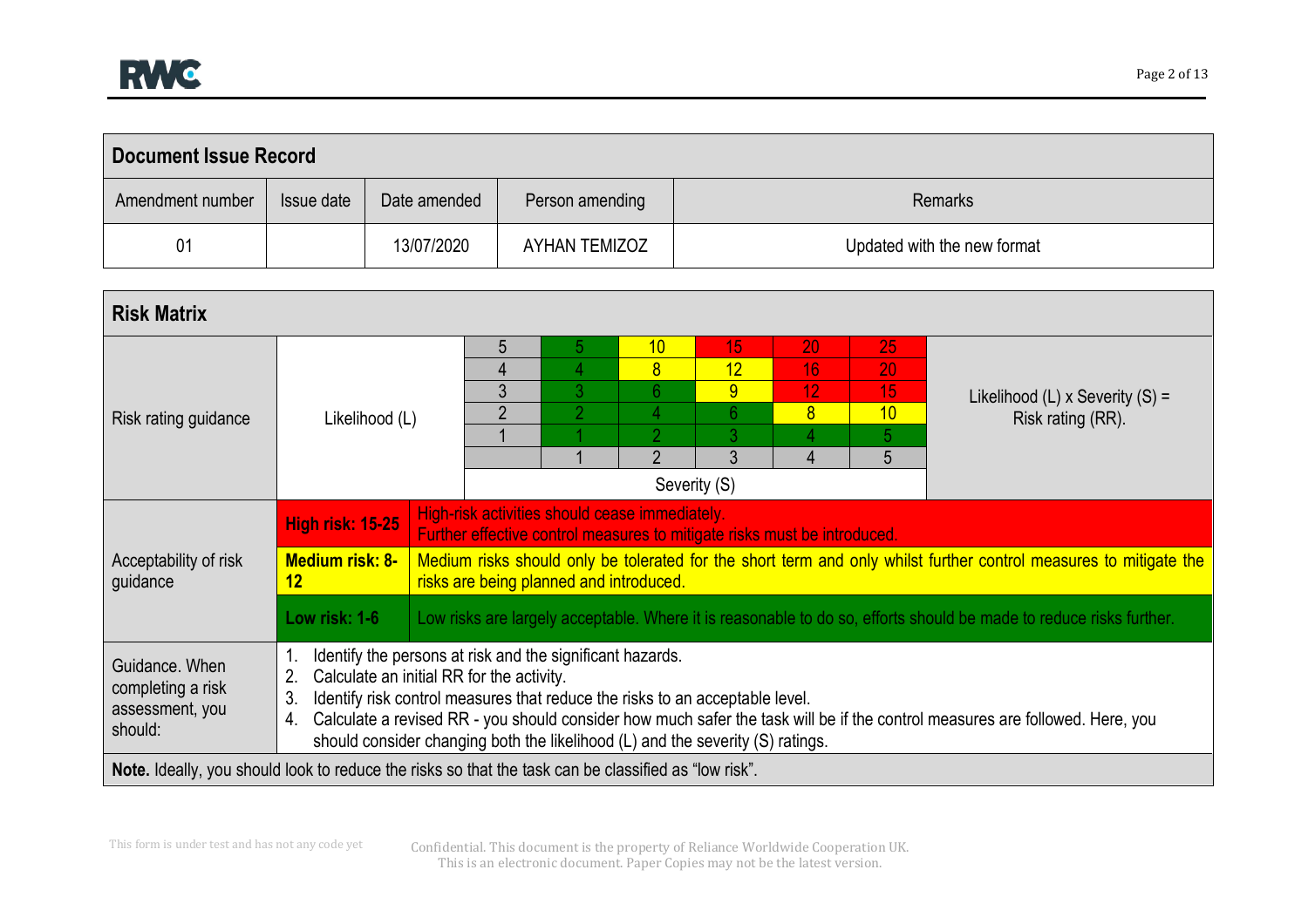## **Personal Protective Equipment (PPE) Assessment**

In many instances, you will be able to reduce risks further by asking staff/others to wear/use PPE. You should identify which items are required for the task here:

| Type of PPE:                                                                                                                                                                                                                                                                                                                                         |                        |                                     |     |                                                                                                           |         |                      |            |                    |
|------------------------------------------------------------------------------------------------------------------------------------------------------------------------------------------------------------------------------------------------------------------------------------------------------------------------------------------------------|------------------------|-------------------------------------|-----|-----------------------------------------------------------------------------------------------------------|---------|----------------------|------------|--------------------|
|                                                                                                                                                                                                                                                                                                                                                      | Head                   | Foot                                | Eye | Hand                                                                                                      | Hearing | High-visibility vest | <b>RPE</b> | <b>Fall arrest</b> |
|                                                                                                                                                                                                                                                                                                                                                      |                        |                                     |     | X                                                                                                         |         |                      | X          |                    |
| Additional requirements<br>(list here):                                                                                                                                                                                                                                                                                                              | Perspex panels/shields | PPE's: Gloves, masks, face shields. |     | Disinfection chemicals: Sanitisers (spray sanitisers, gel sanitisers), hand sanitisers, sanitising wipes. |         |                      |            |                    |
| Note. PPE must only be considered as, when other control measures, such as guarding, local exhaust extraction, preventing noise at source, eliminating the<br>need to work at height etc. are not possible. PPE should always be considered as a last resort option. PPE should only be worn when there is reasonable<br>justification for doing so. |                        |                                     |     |                                                                                                           |         |                      |            |                    |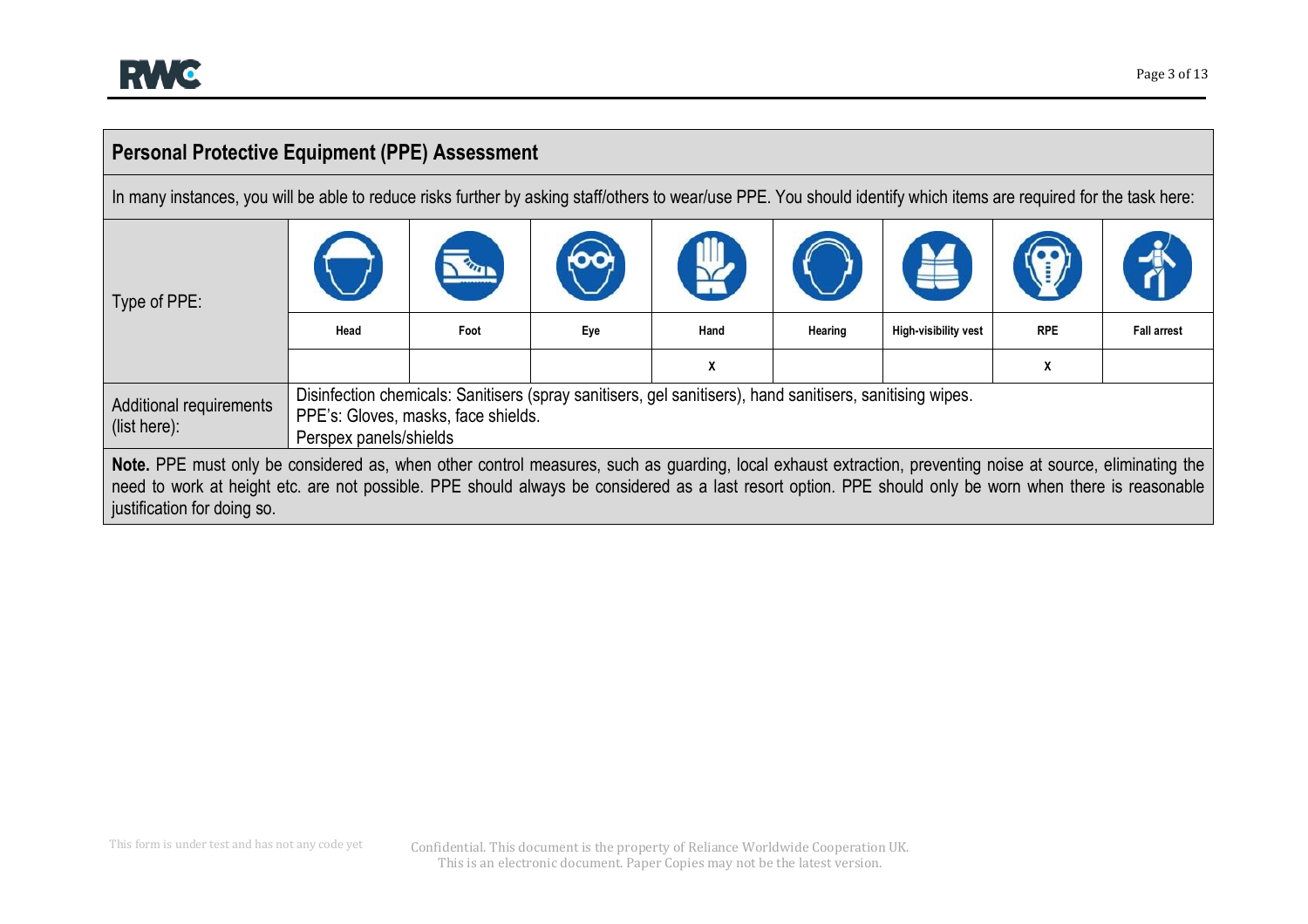## **RISK ASSESSMENTS**

| <b>Activity</b>            | <b>General Operations</b>                                     | <b>Previous incidents (circle)</b> | (Yes) No | <b>Activity risk code</b>    | GEN/COV/1 |
|----------------------------|---------------------------------------------------------------|------------------------------------|----------|------------------------------|-----------|
| Persons at risk            | All associates / Visitors / Contractors                       | <b>Locations</b> (circle)          |          | ERWC UK/WD/MH/CW/BR/HY/VPLCP |           |
| <b>Significant hazards</b> | Covid-19 worldwide pandemic                                   |                                    |          |                              |           |
| Harm (the risk)            | Spread of Covid-19 (could result in serious illness or death) |                                    |          |                              |           |

|   | <b>Initial Risk</b><br>Rating |           | <b>Current Risk Control Measures</b>                                                                                 | <b>Action By</b> | <b>Completion</b>     | <b>Rating</b> | <b>Residual Risk</b> | <b>Additional Risk Control Measures</b>                                    | <b>Action By</b> | <b>Target</b> |
|---|-------------------------------|-----------|----------------------------------------------------------------------------------------------------------------------|------------------|-----------------------|---------------|----------------------|----------------------------------------------------------------------------|------------------|---------------|
|   | S                             | <b>RR</b> |                                                                                                                      |                  | <b>Date</b>           | S             | <b>RR</b>            |                                                                            |                  | <b>Date</b>   |
|   |                               |           | • Cleaning Regime increased due to<br>pandemic                                                                       | <b>ISS</b>       | 10.02.2020            |               |                      |                                                                            |                  |               |
|   |                               |           | • Covid-19 Notification information given to<br>all operations                                                       | HSE Dep.         | 06.03.2020            |               |                      | Arm/foot handles (Hygienic Handles)                                        |                  |               |
|   |                               |           | • "Work from home" initiated to enable<br>greater social distancing in the office areas                              | HR Dep.          | Started<br>09.03.2020 |               |                      | can be installed to all doors<br>(according to the feedback of<br>samples) | HSE Dep.         | 15.08.2020    |
| 5 | 5                             | 25        | • Vulnerable employees sent to home to<br>protect them (before government<br>guidance)                               | All Dep.         | Started<br>13.03.2020 | 5             | 5                    |                                                                            |                  |               |
|   |                               |           | • Sanitisers and sanitising wipes supplied to<br>production for cleaning the workbenches                             | <b>ISS</b>       | Started<br>16.03.2020 |               |                      |                                                                            |                  |               |
|   |                               |           | • First set of forehead scanner type<br>thermometers bought and ready to use<br>where required (for WD, MH, BR, VP,) | HSE Dep.         | 16.03.2020            |               |                      |                                                                            |                  |               |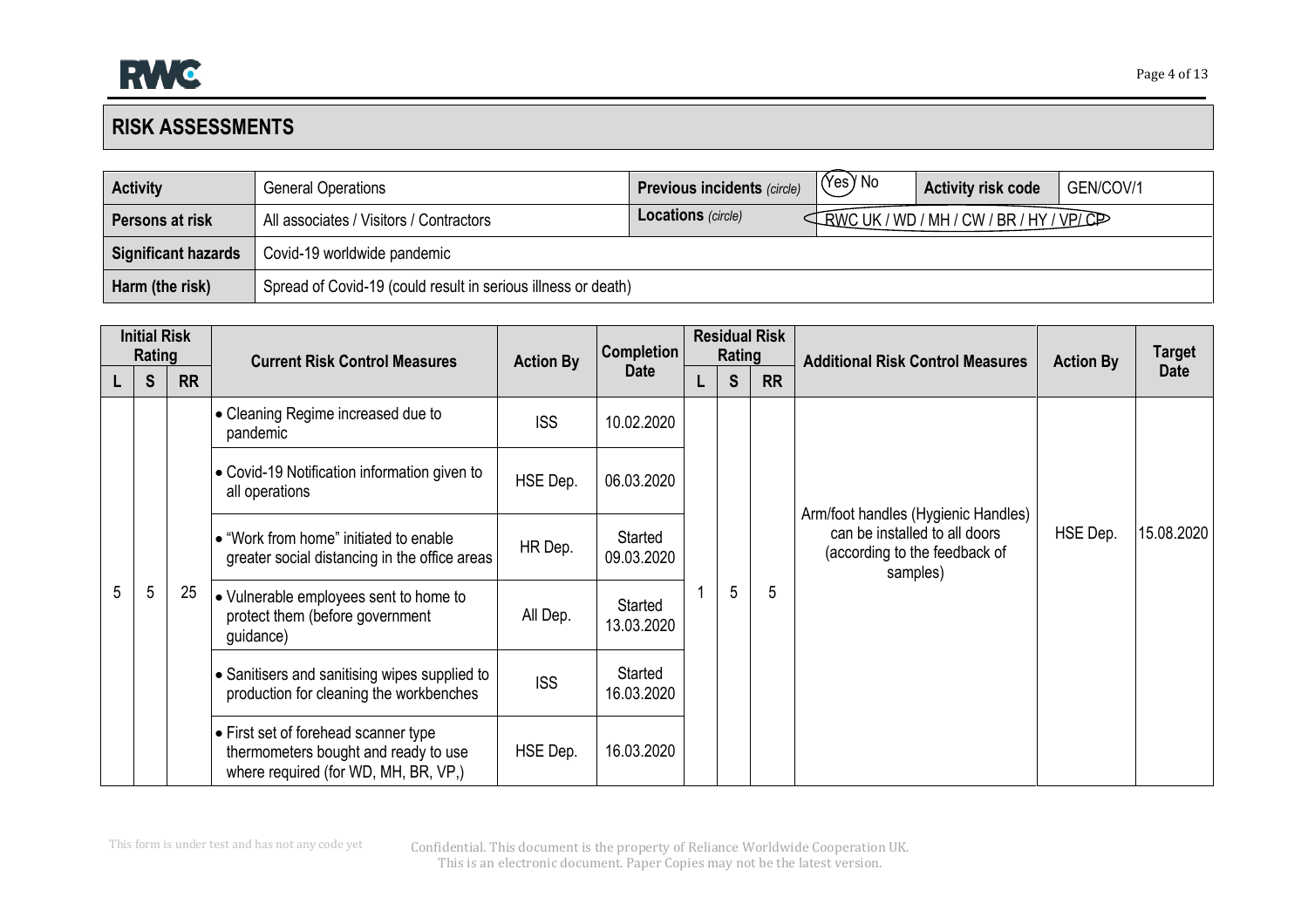

| • Covid-19 Notification communication<br>shared from CEO (every two weeks)                                                                             | Group CEO                        | Started<br>17.03.2020                                  |  |                                                                                                         |                  |            |
|--------------------------------------------------------------------------------------------------------------------------------------------------------|----------------------------------|--------------------------------------------------------|--|---------------------------------------------------------------------------------------------------------|------------------|------------|
| • Breakfast & lunch breaks staggered to<br>minimise social distancing at canteen in<br><b>WD</b> operations                                            | ISS / HR Dep.                    | 17.03.2020                                             |  |                                                                                                         |                  |            |
| • Information was given about Government<br>Guidelines and social distancing,                                                                          | HR Dep.                          | 24.03.2020                                             |  | Departments internal Covid risk<br>assessments can be performed by the<br>department managers to define | Dep.<br>Managers | 15.08.2020 |
| • Many visuals (tapes, stickers; labels)<br>introduced to improve social distancing<br>which is coming from Government<br>guidelines                   | <b>ISS &amp; HSE</b><br>Dep.     | Started<br>25.03.2020                                  |  | bespoke risks and take measures                                                                         |                  |            |
| • PEEs' provided to associates                                                                                                                         | HSE Dep.                         | Started<br>28.03.2020                                  |  |                                                                                                         |                  |            |
| • Actions in line with the Government<br>Guidelines saved in an "Action Log<br>Document" to and shared to management<br>to control the spread of virus | HSE Dep.                         | <b>First Created</b><br>23.04.2020<br>(updated weekly) |  |                                                                                                         |                  |            |
| • "PPE training in Covid" was prepared and<br>shared (including washing hands, masks,<br>and gloves)                                                   | HSE Dep.                         | 04.05.2020                                             |  |                                                                                                         |                  |            |
| • Covid-19 measures and precautions added<br>to Online Interactive HSE Training                                                                        | <b>HR Learning</b><br>Specialist | 10.06.2020                                             |  |                                                                                                         |                  |            |
| • Online interactive HSE training is<br>mandatory for everyone who are coming<br>back from furlough of working from home                               | Management                       | 10.06.2020                                             |  |                                                                                                         |                  |            |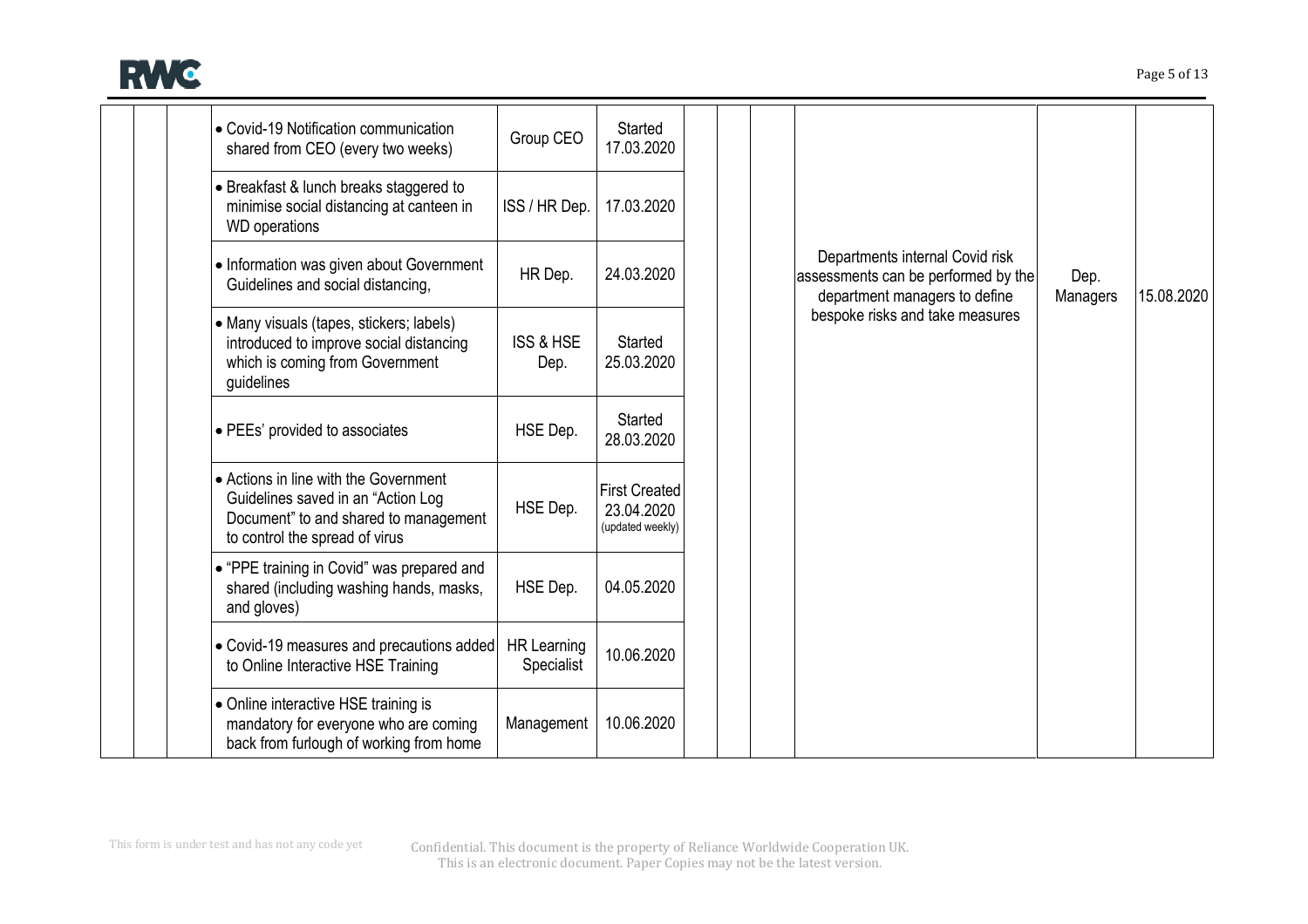

| • Online interactive HSE training link was<br>added to unfurlough letters to inform<br>24.06.2020<br>HR Dep.<br>employees to complete the training before<br>coming back to premises |
|--------------------------------------------------------------------------------------------------------------------------------------------------------------------------------------|
| ● Arm/foot handle (Hygienic Handles)<br>05.07.2020<br>HSE Dep.<br>samples were installed to test and see the<br>benefit                                                              |

| <b>Activity</b>            | Communal area use (canteen, toilets, etc)                    | <b>Previous incidents (circle)</b> | Yes(No) | <b>Activity risk code</b>  | GEN/COV/2 |
|----------------------------|--------------------------------------------------------------|------------------------------------|---------|----------------------------|-----------|
| Persons at risk            | All associates / Visitors / Contractors                      | <b>Locations</b> (circle)          |         | RWCUK/WD/MH/CW/BR/HY/VPLCP |           |
| <b>Significant hazards</b> | Spread of virus due to use / gathering in communal area      |                                    |         |                            |           |
| Harm (the risk)            | Catching Covid-19 (could result in serious illness or death) |                                    |         |                            |           |

|   | <b>Initial Risk</b><br>Rating |           | <b>Current Risk Control Measures</b>                                                                                                                                                         | <b>Action By</b> | <b>Completion</b>     | Rating | <b>Residual Risk</b> | <b>Additional Risk Control Measures</b> | <b>Action By</b> | <b>Target</b> |
|---|-------------------------------|-----------|----------------------------------------------------------------------------------------------------------------------------------------------------------------------------------------------|------------------|-----------------------|--------|----------------------|-----------------------------------------|------------------|---------------|
|   | S                             | <b>RR</b> |                                                                                                                                                                                              |                  | <b>Date</b>           | S      | <b>RR</b>            |                                         |                  | <b>Date</b>   |
|   |                               |           | • Cleaning regime increased including the<br>door handles, clock machines, exit buttons,<br>handrails, etc. (according to ISS Cleaning<br>Excellence Covid-19 Standard Operating<br>Process) | <b>ISS</b>       | Started<br>10.02.2020 |        |                      |                                         |                  |               |
| 5 | 5                             | 25        | • Air blowing type of hand driers removed<br>from use to minimise the risk of contagion,                                                                                                     | <b>ISS</b>       | 10.03.2020            | 5      | 5                    |                                         |                  |               |
|   |                               |           | • Disinfectants and wipes located by the<br>microwaves and coffee machines,                                                                                                                  | <b>ISS</b>       | Started<br>19.03.2020 |        |                      |                                         |                  |               |
|   |                               |           | • Canteen operations closed (by the<br>Government guidelines),                                                                                                                               | <b>ISS</b>       | 24.03.2020            |        |                      |                                         |                  |               |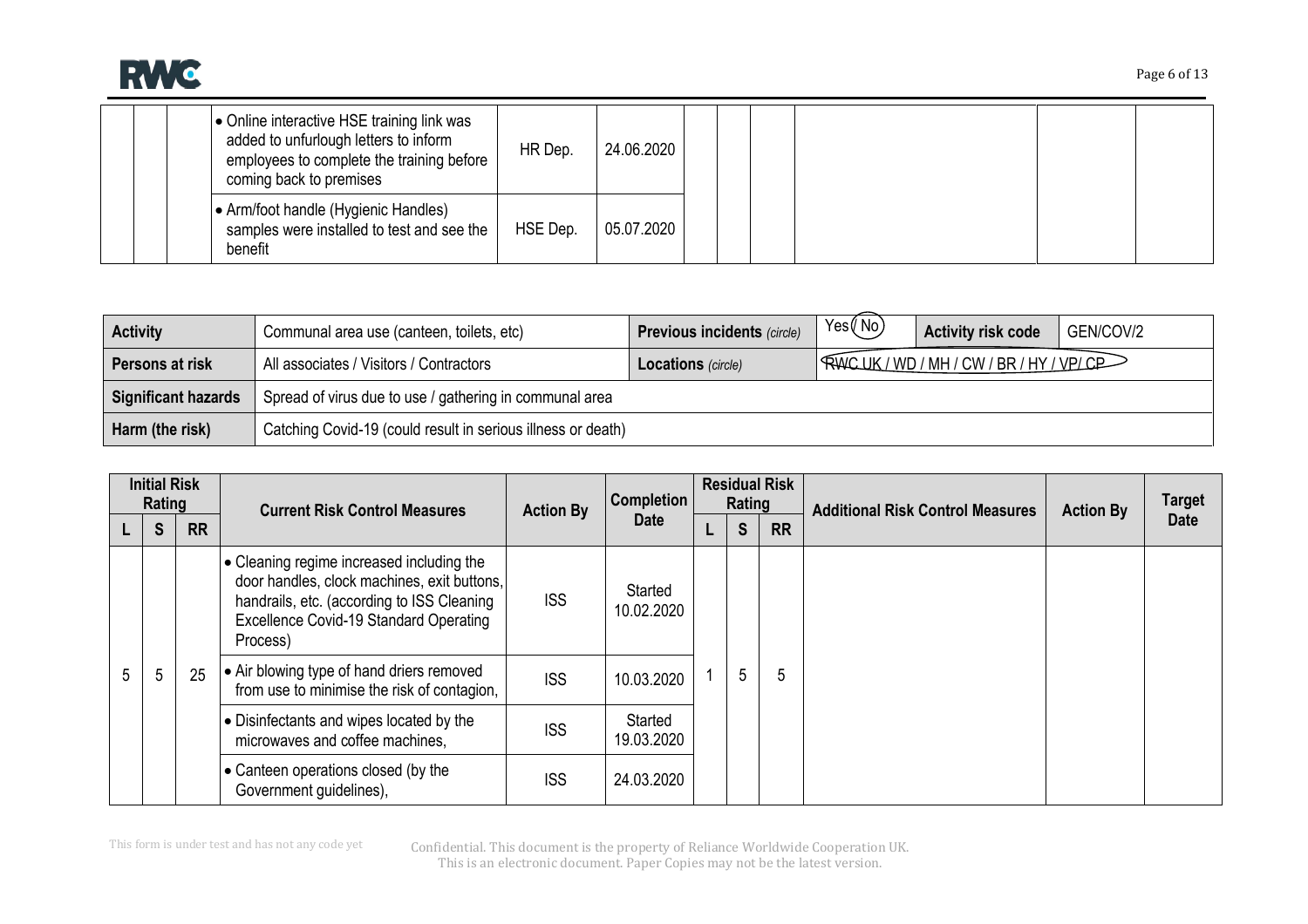

| • The queue area of coffee machines<br>labelled by yellow tapes to have 2m social<br>distancing                                                               | Eng. Dep. /<br>HSE Dep.     | 25.03.2020 |
|---------------------------------------------------------------------------------------------------------------------------------------------------------------|-----------------------------|------------|
| • Blue "wait here" stickers placed in the<br>canteen and clock machines according to<br>social distancing rules,                                              | ISS / HSE<br>Dep.           | 23.04.2020 |
| • Some urinals labelled and removed from<br>operation due to social distancing,                                                                               | <b>ISS</b>                  | 23.04.2020 |
| • One-way system introduced in main stairs,<br>entrance and exits                                                                                             | ISS/<br>Production<br>Dep.s | 30.04.2020 |
| • Small toilets were signed with only one<br>person at a time (max. occupancy) signage<br>to ensure safe distancing                                           | <b>ISS</b>                  | 30.04.2020 |
| • All building nominated an entry and exit<br>door for clocking in and out to reduce staff<br>coming into populated clock machines for<br>shift clocking out. | Production<br>Dep.s         | 01.05.2020 |
| • Smoking areas clearly signed to show 2-<br>meter social distancing (with yellow ground<br>marking tape)                                                     | HSE Dep.                    | 10.05.2020 |
| • Locker rooms notification was issued to<br>improve social distancing at locker rooms                                                                        | HSE Dep.                    | 01.06.2020 |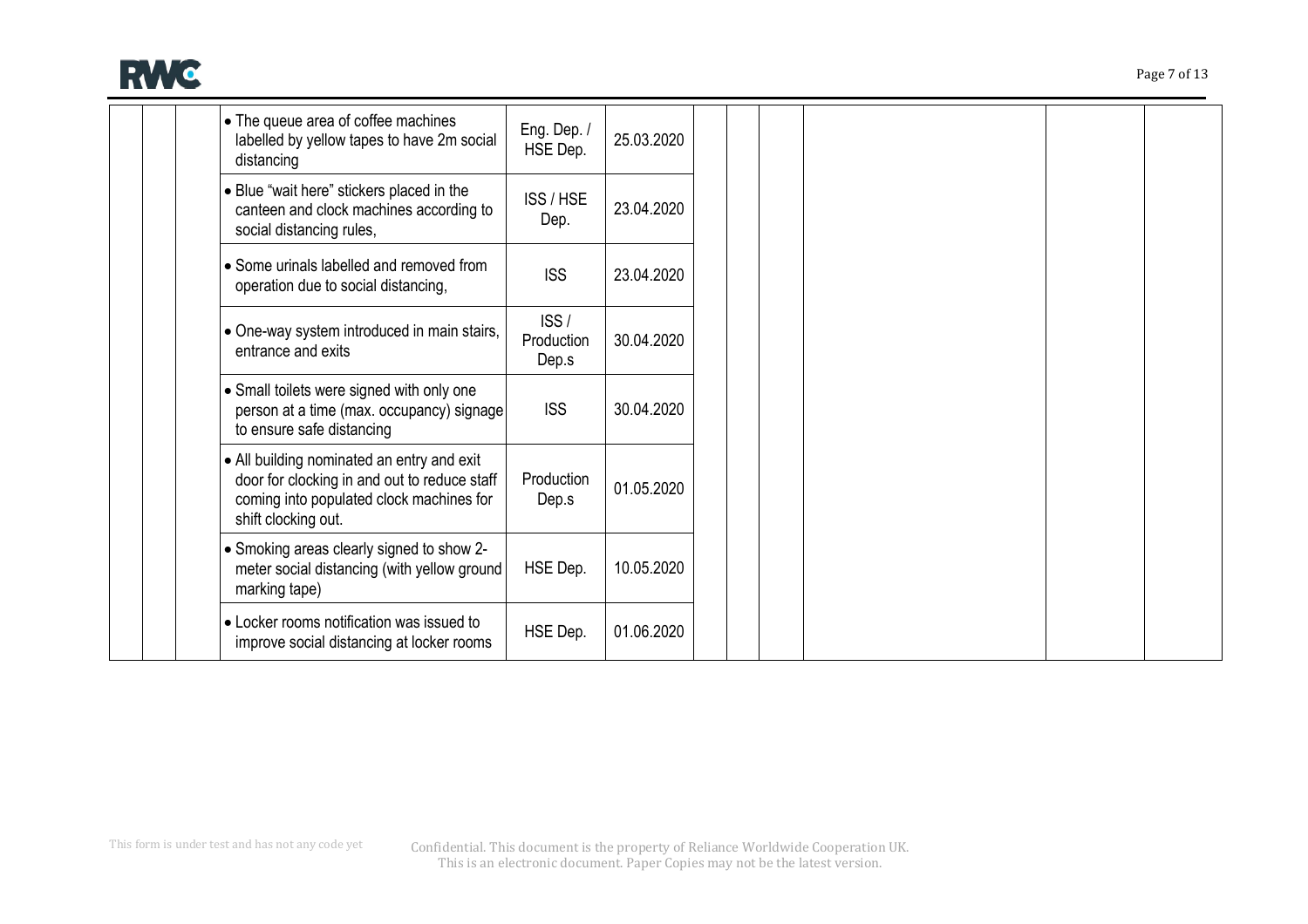

| <b>Activity</b>     | <b>Production Operations</b>                                 | <b>Previous incidents (circle)</b> | $(\forall$ es $)$ / No | <b>Activity risk code</b>                 | GEN/COV/3 |  |  |  |
|---------------------|--------------------------------------------------------------|------------------------------------|------------------------|-------------------------------------------|-----------|--|--|--|
| Persons at risk     | All associates / Visitors / Contractors                      | <b>Locations</b> (circle)          |                        | KRWC UK / WD / MH / CW / BR / HY / VP/ CP |           |  |  |  |
| Significant hazards | Infection in production operations                           |                                    |                        |                                           |           |  |  |  |
| Harm (the risk)     | Catching Covid-19 (could result in serious illness or death) |                                    |                        |                                           |           |  |  |  |

|   | <b>Initial Risk</b><br>Rating |           | <b>Current Risk Control Measures</b>                                                                                   | <b>Action By</b>    | Completion  |  | Rating | <b>Residual Risk</b> | <b>Additional Risk Control Measures</b> | <b>Action By</b> | <b>Target</b> |
|---|-------------------------------|-----------|------------------------------------------------------------------------------------------------------------------------|---------------------|-------------|--|--------|----------------------|-----------------------------------------|------------------|---------------|
|   | S                             | <b>RR</b> |                                                                                                                        |                     | <b>Date</b> |  | S      | <b>RR</b>            |                                         |                  | <b>Date</b>   |
|   |                               |           | • During furlough, associates selected<br>accordingly to minimise the risk of infection<br>(who were working closely), | Production<br>Dep.  | 02.04.2020  |  |        |                      |                                         |                  |               |
| 5 | ა                             | 25        | • Plexiglass (perspex) panels installed to<br>separate operation where operators sitting<br>close to each other,       | Engineering<br>Dep. | 13.04.2020  |  | 5      | 5                    |                                         |                  |               |
|   |                               |           | • Some operation workbenches re-arranged<br>to supply 2m distancing,                                                   | Engineering<br>Dep. | 20.04.2020  |  |        |                      |                                         |                  |               |
|   |                               |           | Gutters added to some workbenches<br>assist in the transfer of parts,                                                  | Engineering<br>Dep. | 28.04.2020  |  |        |                      |                                         |                  |               |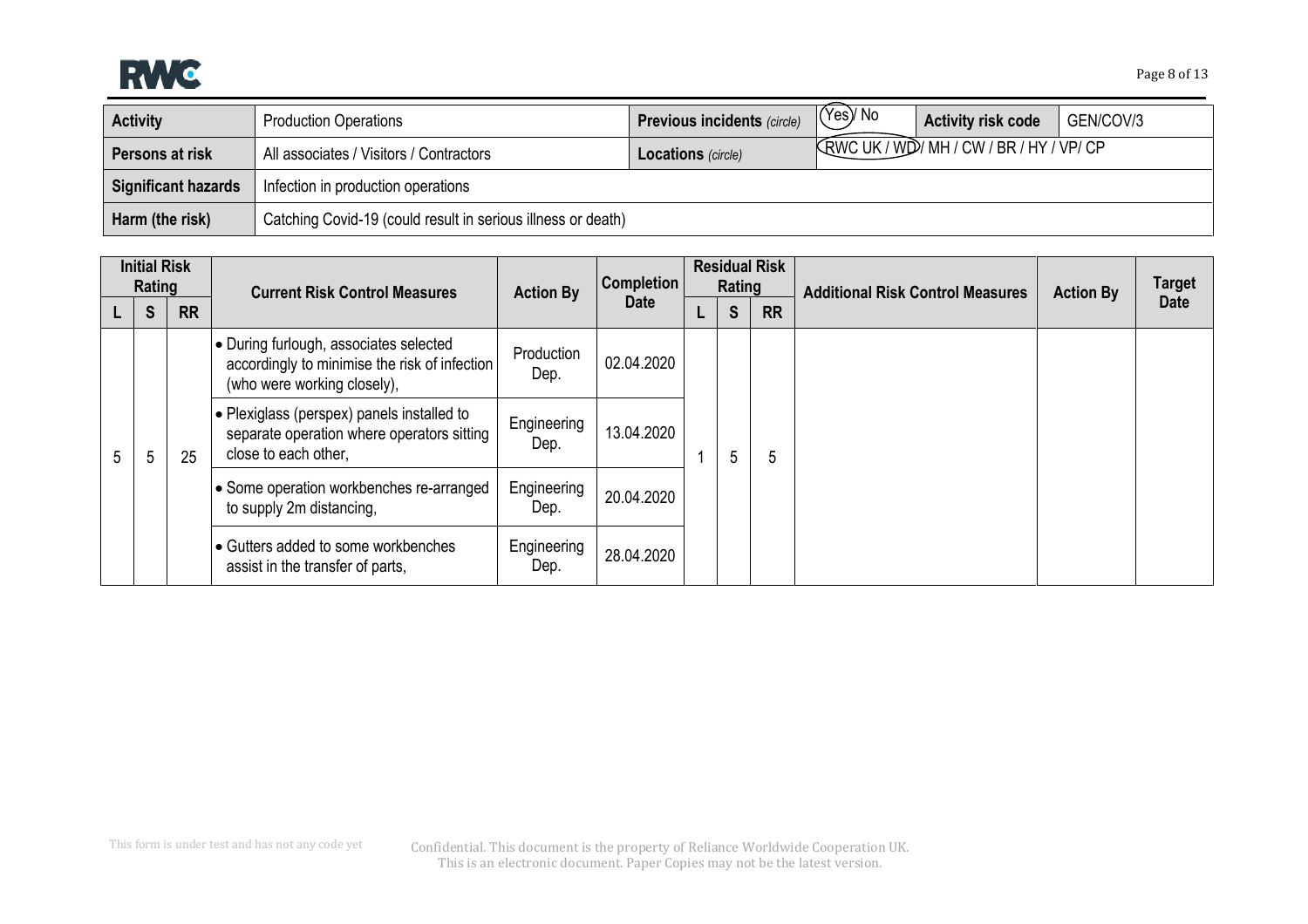

| <b>Activity</b>            | Cleaning of hands and working stations                                                  | <b>Previous incidents (circle)</b> | Yes(No) | <b>Activity risk code</b>                          | GEN/COV/4 |  |  |  |  |
|----------------------------|-----------------------------------------------------------------------------------------|------------------------------------|---------|----------------------------------------------------|-----------|--|--|--|--|
| Persons at risk            | All associates / Visitors / Contractors                                                 | <b>Locations</b> (circle)          |         | $\sqrt{$ & WC UK / WD / MH / CW / BR / HY / VP/ CP |           |  |  |  |  |
| <b>Significant hazards</b> | Inadequate soap and sanitisers (due to worldwide demand)                                |                                    |         |                                                    |           |  |  |  |  |
| Harm (the risk)            | Non-hygienic environment could cause infection (and result in serious illness or death) |                                    |         |                                                    |           |  |  |  |  |

| <b>Initial Risk</b><br>Rating |   |           | <b>Current Risk Control Measures</b>                                                                                                             | <b>Action By</b>   | <b>Completion</b>     | <b>Residual Risk</b><br>Rating |   |           | <b>Additional Risk Control Measures</b> | <b>Action By</b> | <b>Target</b> |
|-------------------------------|---|-----------|--------------------------------------------------------------------------------------------------------------------------------------------------|--------------------|-----------------------|--------------------------------|---|-----------|-----------------------------------------|------------------|---------------|
|                               | S | <b>RR</b> |                                                                                                                                                  |                    | <b>Date</b>           |                                | S | <b>RR</b> |                                         |                  | <b>Date</b>   |
|                               |   |           | • ISS supplied enough soaps and sanitisers<br>(started before pandemic with the support<br>of ISS Global).                                       | <b>ISS</b>         | Started<br>10.02.2020 |                                | ა |           |                                         |                  |               |
|                               | 5 | 20        | • RWC Purchasing staff prioritised sanitiser<br>supply (Some risk remains due to<br>worldwide demand on sanitisers and<br>prioritisation of NHS) | Purchasing<br>Dep. | Started<br>25.03.2020 |                                |   | 10        |                                         |                  |               |

| <b>Activity</b>            | Cleaning of hands and working stations                                                  | <b>Previous incidents (circle)</b> | Yes/No) | <b>Activity risk code</b>                 | GEN/COV/5 |  |  |  |  |
|----------------------------|-----------------------------------------------------------------------------------------|------------------------------------|---------|-------------------------------------------|-----------|--|--|--|--|
| Persons at risk            | All associates / Visitors / Contractors                                                 | <b>Locations</b> (circle)          |         | ' RWC UK / WD / MH / CW / BR / HY / VP/CP |           |  |  |  |  |
| <b>Significant hazards</b> | Improper hand washing and cleaning                                                      |                                    |         |                                           |           |  |  |  |  |
| Harm (the risk)            | Non-hygienic environment could cause infection (and result in serious illness or death) |                                    |         |                                           |           |  |  |  |  |

| <b>Initial Risk</b><br>Rating |           | <b>Current Risk Control Measures</b>                      | <b>Action By</b> | <b>Completion</b> | Rating | <b>Residual Risk</b> | <b>Additional Risk Control Measures</b> | <b>Action By</b> | <b>Target</b> |
|-------------------------------|-----------|-----------------------------------------------------------|------------------|-------------------|--------|----------------------|-----------------------------------------|------------------|---------------|
| $\epsilon$                    | <b>RR</b> |                                                           |                  | Date              | e      | <b>RR</b>            |                                         |                  | <b>Date</b>   |
| .5                            | 15        | How to wash hands information papers<br>placed in toilets | <b>ISS</b>       | 10.02.2020        |        |                      |                                         |                  |               |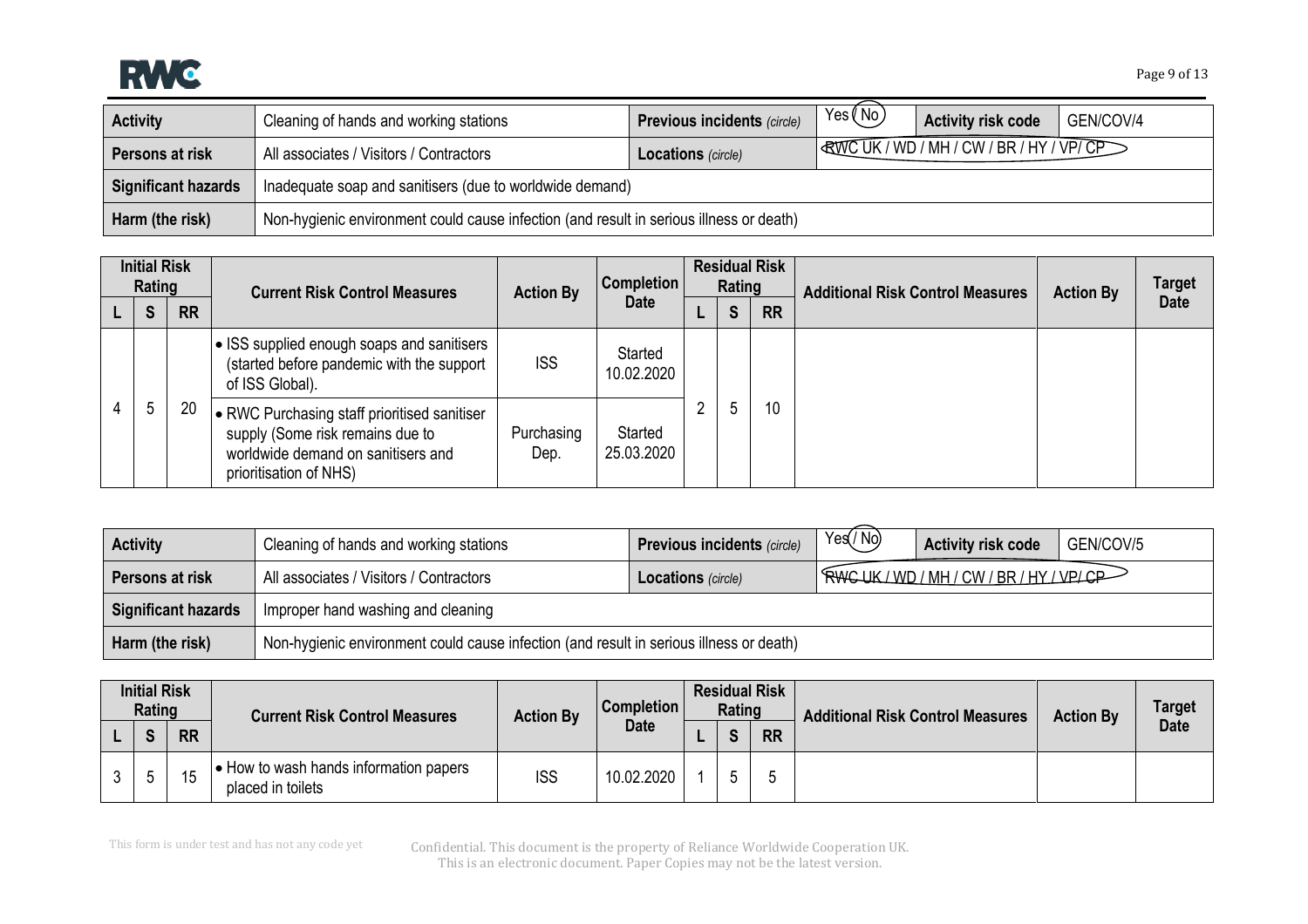

|  | ↓ NHS and Government guideline about<br>hand cleaning information was given to all<br>associates through many media (info<br>paper in toilets, in DSUM boards, etc) | HSE Dep. | Started<br>06.03.2020 |  |  |  |  |  |  |
|--|---------------------------------------------------------------------------------------------------------------------------------------------------------------------|----------|-----------------------|--|--|--|--|--|--|
|--|---------------------------------------------------------------------------------------------------------------------------------------------------------------------|----------|-----------------------|--|--|--|--|--|--|

| <b>Activity</b>            | Cleaning of hands and working stations  | <b>Previous incidents (circle)</b> | Yes (No) | <b>Activity risk code</b>     | GEN/COV/6 |
|----------------------------|-----------------------------------------|------------------------------------|----------|-------------------------------|-----------|
| Persons at risk            | All associates / Visitors / Contractors | <b>Locations</b> (circle)          |          | RWC UK/WD/MHPCW (BR) HY/VP/CP |           |
| <b>Significant hazards</b> | Improper hand washing and cleaning      |                                    |          |                               |           |
| Harm (the risk)            | Inefficient cleaning agents             |                                    |          |                               |           |

|   | <b>Initial Risk</b><br>Rating |           | <b>Current Risk Control Measures</b>                                   | <b>Action By</b> | <b>Completion</b>     | <b>Residual Risk</b><br>Rating |            |           | <b>Additional Risk Control Measures</b> | <b>Action By</b> | <b>Target</b> |
|---|-------------------------------|-----------|------------------------------------------------------------------------|------------------|-----------------------|--------------------------------|------------|-----------|-----------------------------------------|------------------|---------------|
|   | $\mathbf{C}$<br>P             | <b>RR</b> |                                                                        |                  | <b>Date</b>           |                                | $\epsilon$ | <b>RR</b> |                                         |                  | <b>Date</b>   |
|   |                               |           | Approved cleaning agents selected by ISS.                              | <b>ISS</b>       | Started<br>10.02.2020 |                                |            |           |                                         |                  |               |
| 3 |                               | 15        | • New sanitisers SDS's checked by HSE<br>Department before purchasing. | HSE Dep.         | Started<br>26.03.2020 |                                |            | b         |                                         |                  |               |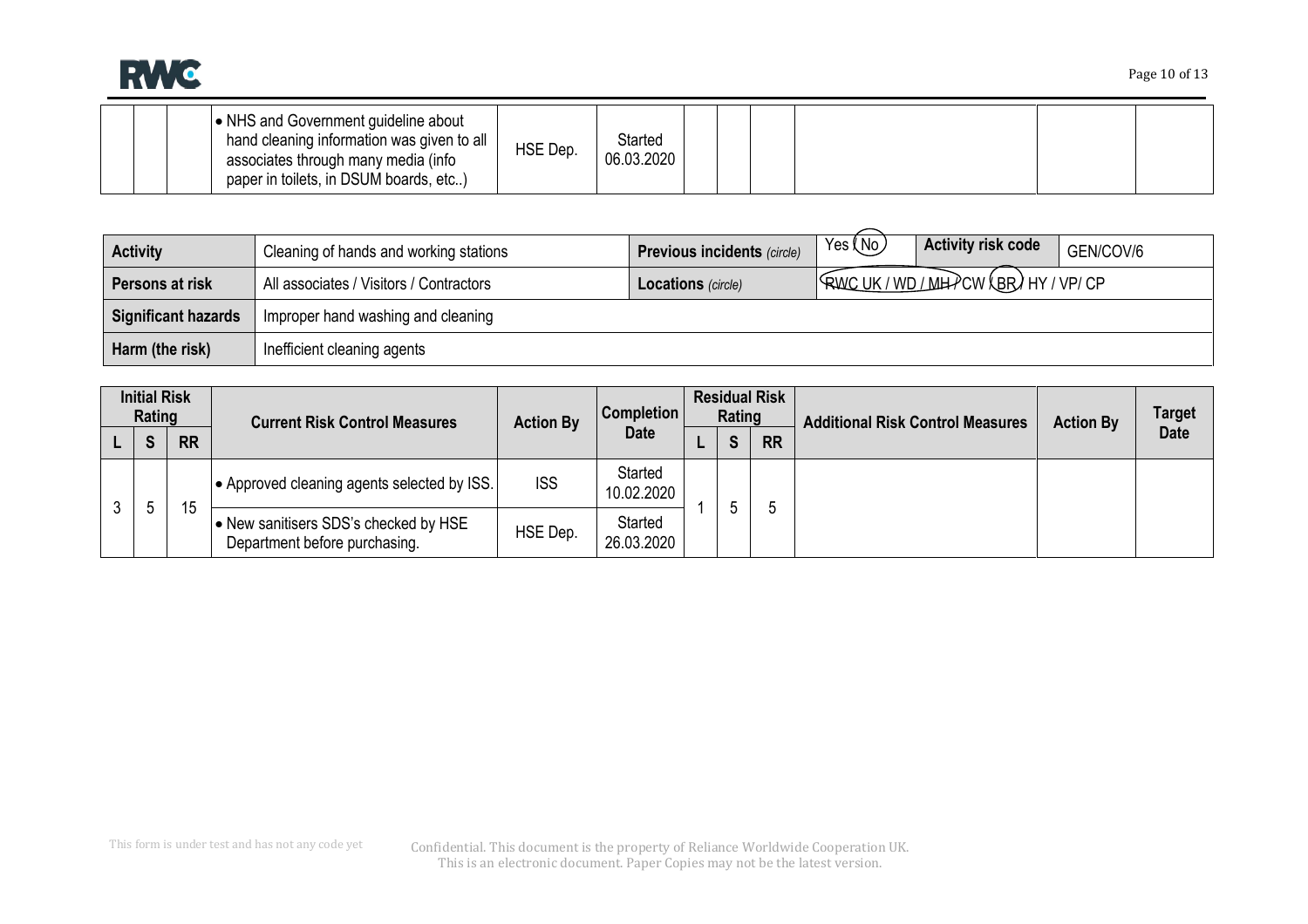

| <b>Activity</b>            | Using PPE to prevent spread of virus                                                            | <b>Previous incidents (circle)</b> | Yes <i>N</i> o | <b>Activity risk code</b>                  | GEN/COV/7 |  |  |  |  |  |
|----------------------------|-------------------------------------------------------------------------------------------------|------------------------------------|----------------|--------------------------------------------|-----------|--|--|--|--|--|
| Persons at risk            | All associates / Visitors / Contractors                                                         | <b>Locations</b> (circle)          |                | RAZIC UK / WD / MH / CW / BR / HY / VP/ CP |           |  |  |  |  |  |
| <b>Significant hazards</b> | Infection due to PPE shortage                                                                   |                                    |                |                                            |           |  |  |  |  |  |
| Harm (the risk)            | Spread of virus to other employees (catching Covid-19 could result in serious illness or death) |                                    |                |                                            |           |  |  |  |  |  |

|   | <b>Initial Risk</b><br>Rating |           | <b>Current Risk Control Measures</b>                                                                                                                      | <b>Action By</b>   | Completion            |                | Rating | <b>Residual Risk</b> | <b>Additional Risk Control Measures</b> | <b>Action By</b> | <b>Target</b> |
|---|-------------------------------|-----------|-----------------------------------------------------------------------------------------------------------------------------------------------------------|--------------------|-----------------------|----------------|--------|----------------------|-----------------------------------------|------------------|---------------|
|   | S                             | <b>RR</b> |                                                                                                                                                           |                    | <b>Date</b>           |                | S      | <b>RR</b>            |                                         |                  | <b>Date</b>   |
|   |                               |           | • RWC Purchasing staff prioritised PPE<br>supply,                                                                                                         | Purchasing<br>Dep. | Started<br>11.03.2020 |                |        |                      |                                         |                  |               |
| 3 | 5                             | 15        | • Global search and supply started in<br>Purchasing (some PPE's supplied from<br>China),                                                                  | Purchasing<br>Dep. | Started<br>11.03.2020 | $\overline{2}$ | 5      | 10                   |                                         |                  |               |
|   |                               |           | • Group companies supported PPE's (some<br>PPE's sent from RWC USA),<br>(Some risk remains due to worldwide<br>demand on PPEs' and prioritisation of NHS) | HSE Dep.           | Started<br>14.03.2020 |                |        |                      |                                         |                  |               |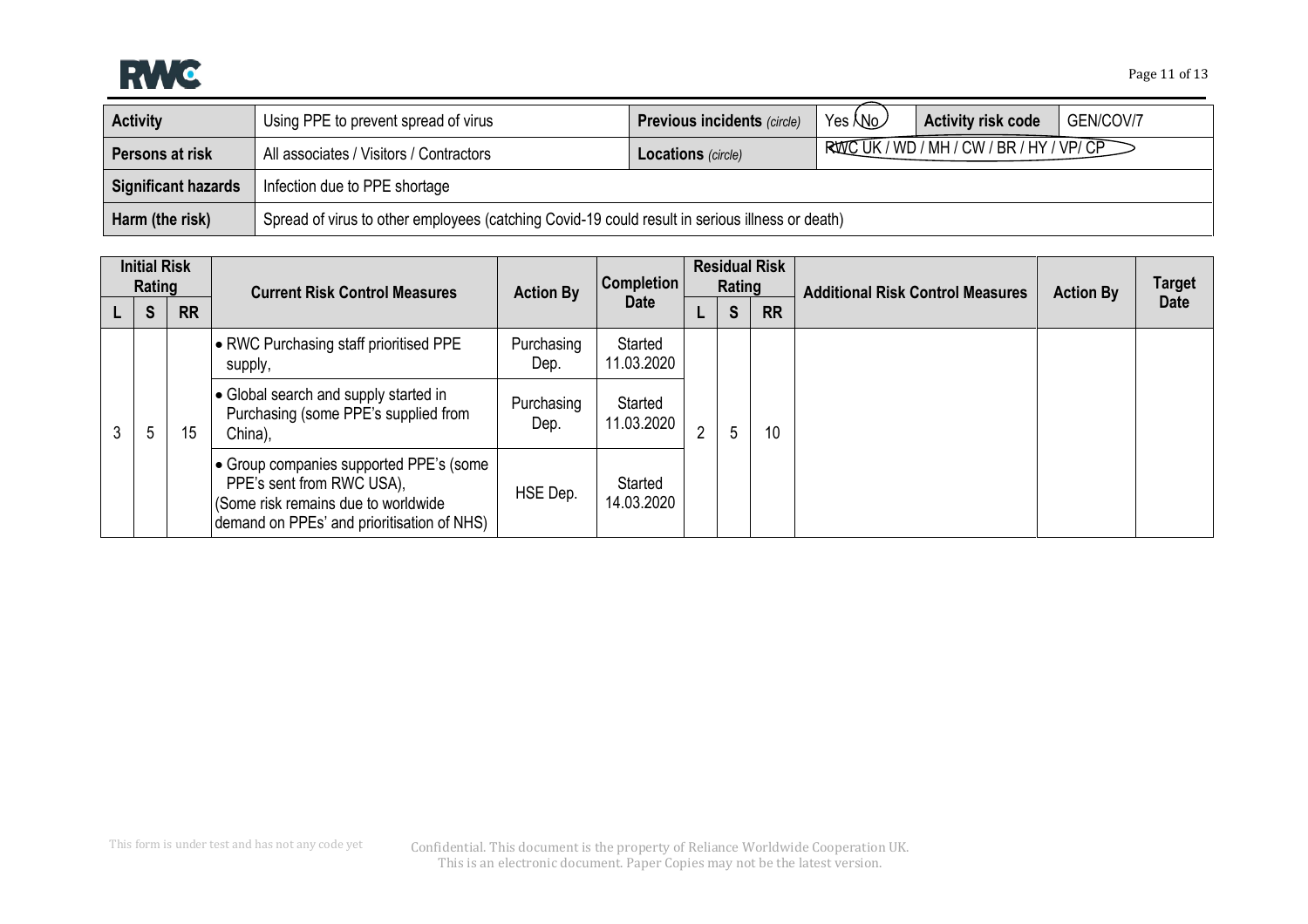

| <b>Activity</b>            | Contractor operations & visitors                             | <b>Previous incidents (circle)</b> | Yes $($ No $)$ | <b>Activity risk code</b>  | GEN/COV/8 |  |  |  |
|----------------------------|--------------------------------------------------------------|------------------------------------|----------------|----------------------------|-----------|--|--|--|
| Persons at risk            | All associates / Visitors / Contractors                      | <b>Locations</b> (circle)          |                | RWCUK/WD/MH/CW/BR/HY/VP/CP |           |  |  |  |
| <b>Significant hazards</b> | Infection spread by the visitors                             |                                    |                |                            |           |  |  |  |
| Harm (the risk)            | Catching Covid-19 (could result in serious illness or death) |                                    |                |                            |           |  |  |  |

| <b>Initial Risk</b><br>Rating |   |           | <b>Current Risk Control Measures</b>                                                                       | <b>Action By</b>    | Completion            | <b>Residual Risk</b><br>Rating |   |           | <b>Additional Risk Control Measures</b> | <b>Action By</b> | <b>Target</b> |
|-------------------------------|---|-----------|------------------------------------------------------------------------------------------------------------|---------------------|-----------------------|--------------------------------|---|-----------|-----------------------------------------|------------------|---------------|
|                               | S | <b>RR</b> |                                                                                                            |                     | <b>Date</b>           |                                | S | <b>RR</b> |                                         |                  | <b>Date</b>   |
|                               |   | 20        | • Infection control form introduced to check<br>all visitors and suppliers at the security                 | Purc. & HSE<br>Dep. | Started<br>12.03.2020 |                                |   |           |                                         |                  |               |
|                               | ა |           | • "No Handshake Policy" issued (completed<br>before Government Guidelines),                                | HSE Dep.            | 17.03.2020            |                                | ა | ა         |                                         |                  |               |
|                               |   |           | • Visitors & contractors temperature<br>scanning started at WD Security (from<br>13.05.2020 to 22.06.2020) | <b>ISS</b>          | 13.05.2020            |                                |   |           |                                         |                  |               |

| <b>Activity</b>            | Office works                                                 | <b>Previous incidents (circle)</b> | Yes (No) | <b>Activity risk code</b>                | GEN/COV/9 |  |  |  |  |
|----------------------------|--------------------------------------------------------------|------------------------------------|----------|------------------------------------------|-----------|--|--|--|--|
| Persons at risk            | Office associates / Visitors / Contractors                   | <b>Locations</b> (circle)          |          | RWC UK / WD / MH / CW / BR / HY / VP/ CP |           |  |  |  |  |
| <b>Significant hazards</b> | Spread of virus due to working in the same office            |                                    |          |                                          |           |  |  |  |  |
| Harm (the risk)            | Catching Covid-19 (could result in serious illness or death) |                                    |          |                                          |           |  |  |  |  |

| <b>Initial Risk</b><br>Rating |              |           | <b>Current Risk Control Measures</b>                                 | <b>Action By</b> | <b>Completion</b> | <b>Residual Risk</b><br>Rating |              |           | <b>Additional Risk Control Measures</b> | <b>Action By</b> | <b>Target</b> |
|-------------------------------|--------------|-----------|----------------------------------------------------------------------|------------------|-------------------|--------------------------------|--------------|-----------|-----------------------------------------|------------------|---------------|
|                               | $\mathbf{c}$ | <b>RR</b> |                                                                      |                  | <b>Date</b>       |                                | $\mathbf{C}$ | <b>RR</b> |                                         |                  | <b>Date</b>   |
|                               |              | 25        | Disinfectant wipes and sanitisers supplied<br>to minimise infection, | <b>ISS</b>       | 09.03.2020        |                                | c            |           |                                         |                  |               |

This form is under test and has not any code yet

Confidential. This document is the property of Reliance Worldwide Cooperation UK. This is an electronic document. Paper Copies may not be the latest version.